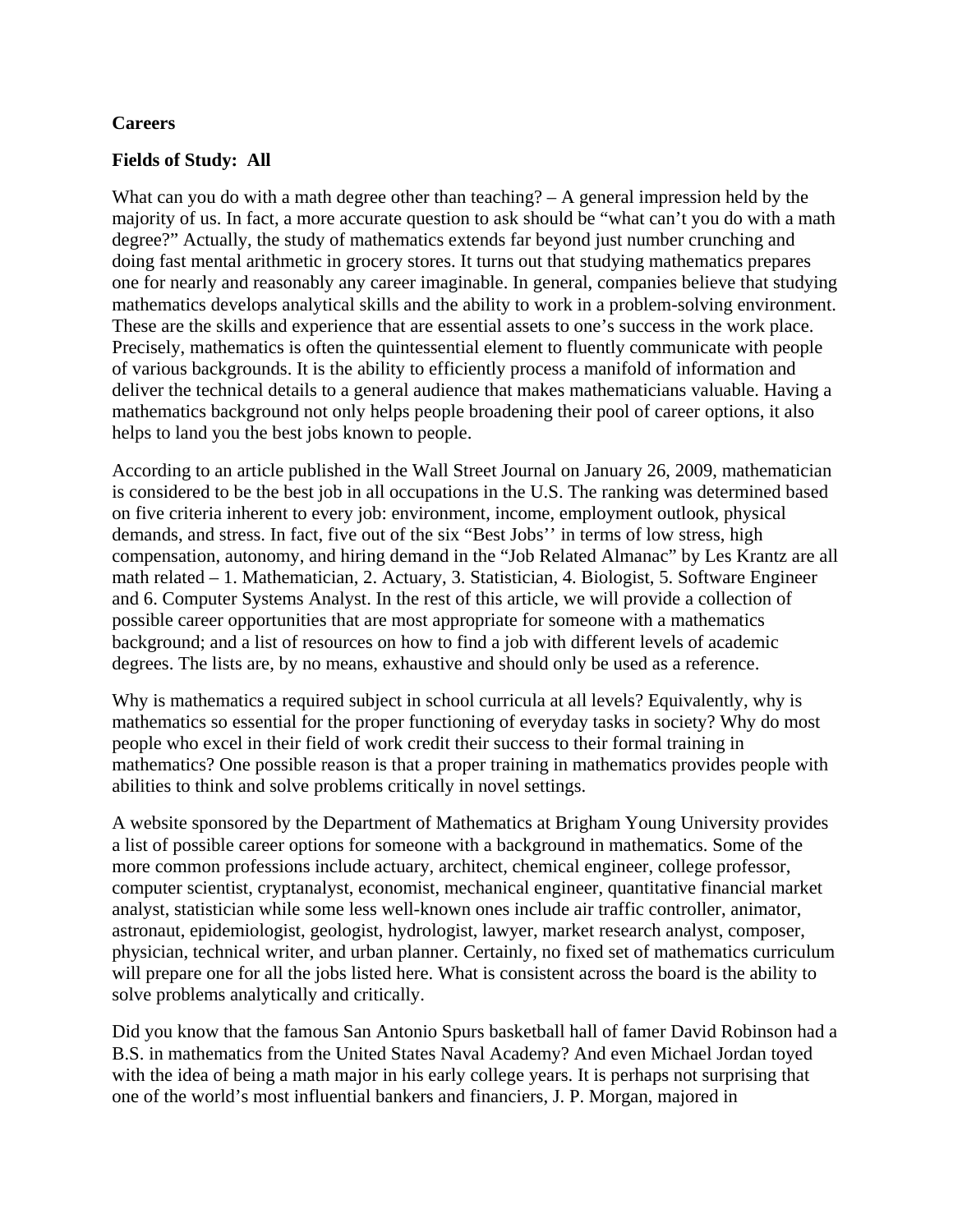mathematics, but who would think that mathematics can also find its way to the entertainment industry. For example, American actress Danica McKellar who had a leading role in a television comedy-drama *The Wonder Years* is a well-known mathematics author and education advocate. A popular television drama Numb3rs on CBS features a mathematician who helps his brother in the FBI to solve crimes with his mathematical genius. A few popular movies that successfully portrait mathematicians in the society include Good Will Hunting (1997), A Beautiful Mind (2001), and Proof (2005). More career choices can be found under further readings.

Although it is seemingly impossible to categorize different branches of mathematics due to its extensive uses in every operation of the society, we will make a crude attempt to provide a list of career options available for someone who studies under some common branches of mathematics, particularly, the areas of Applied Mathematics, Actuarial Mathematics, Financial Mathematics, and other emerging fields.

Applied Mathematics. Applied mathematicians often solve problems originated in physics, chemistry, geology, biology, or various disciplines of engineering. Mathematics is used to model physical phenomena, to answer questions derived from observations, to learn characteristics of large quantities, to make prediction and improvements for future events, etc. A representative mathematical training includes course works in numerical analysis and methods, basic understanding of computer programming and familiarity of a few computer languages, applied and experimental statistics and probability theory, and preferably a few courses in the field of interest. Often time, a typical applied or computational math problem is interdisciplinary in nature and derived from realistic demands in industry. People who wish to gain a general sense of what these types of problem entail are encouraged to attend math-in-industry workshops that are available in Europe and some parts of United States and Asia. Mathematics in Industry and International Study Groups maintains a website that provides updated information for future study groups and meetings.

For example, someone with a mathematical training may be asked to solve problems such as "How can you mathematically model the spread of a forest fire depending on weather, ground cover, and type of trees?" and "How can an airline use smarter scheduling to reduce costs of aircraft parking and engine maintenance?" If you are interested in answering these types of questions, then you might be happy to know that agencies and companies like National Oceanic and Atmospheric Administration (NOAA), American Airlines, and IBM Research will be happy to have you. Society for Industrial and Applied Mathematics (SIAM) maintains a list of example organizations, corporations, and research institutions that hire mathematicians and computational scientists with an applied mathematics training. A few items from the list are given here for convenience.

- Aerospace and transportation equipment manufacturers such as The Aerospace Corporation; Boeing; Ford Motor Co.; General Motors; Lockheed Martin; and United Technologies.
- Chemical and pharmaceutical manufacturers such as DuPont; GlaxoSmithKline; Kodak; Merck & Co., Inc.; Pfizer; and Wyeth.
- Communications service providers such as Clear Channel Communications; Qwest Communications; and Verizon.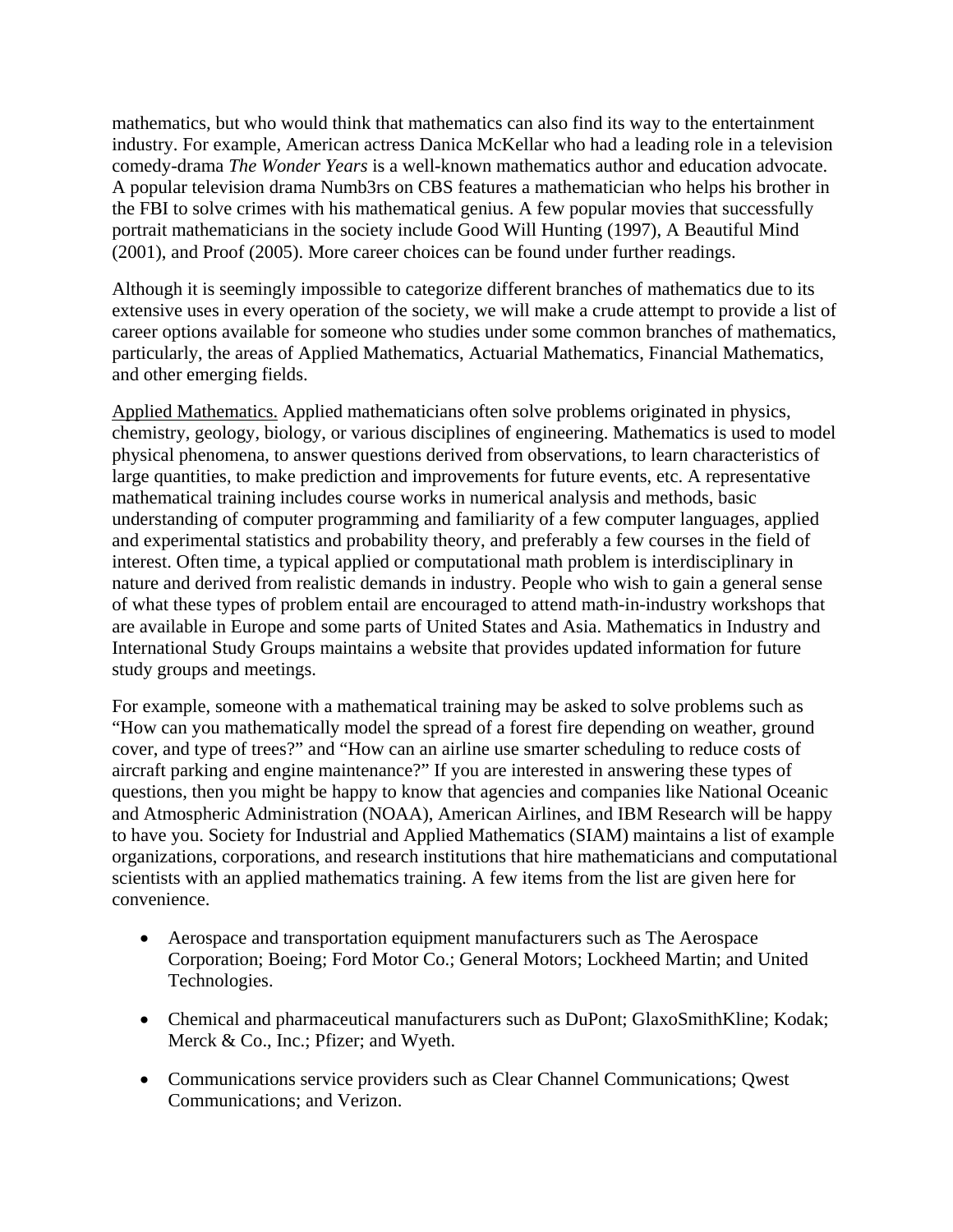- Computer service and software firms such as Adobe; Google, Inc.; The MathWorks, Inc.; Microsoft Research; MSC Software Corporation; Palo Alto Research Center; and Yahoo Research.
- Electronics and computer manufacturers such as Bell Laboratories, Alcatel-Lucent; Hewlett-Packard; Honeywell; IBM Corporation; Motorola; Philips Research; and SGI.
- Energy systems firms such as Lockheed-Martin Energy Research Corporation and the Schatz Energy Research Center (SERC).
- Engineering research organizations such as AT&T Laboratories Research; Exxon Research and Engineering; NEC Laboratories America, Inc.
- Federally funded contractors such as the Mitre Corporation and RAND.
- International government agencies such as the Defense Science and Technology Organization, DSTO (Australia); French Atomic Energy Commission, CEA/DAM; and National Research Council Canada.
- Medical device companies such as Baxter Healthcare; Boston Scientific; and Medtronic.
- U.S. government agencies such as the Institute for Defense Analyses (IDA); NASA's Institute for Computer Applications in Science and Engineering; National Institute of Standards and Technology (NIST); National Security Agency (DIRSNA); Naval Surface Warfare Center, Dahlgren Division; Supercomputing Research Center; and the U.S. Department of Energy.
- U.S. government labs and research offices such as the Air Force Office of Scientific Research; Lawrence Berkeley National Laboratory; Los Alamos National Laboratory; Oak Ridge National Laboratory; Pacific Northwest National Laboratory; and Sandia National Laboratories.
- Producers of petroleum and petroleum products such as Amoco; Exxon Research and Engineering; and Petróleo Brasileiro S/A, Petrobras.

Actuarial Mathematics. An actuary is a risk management professional who helps to design insurance plans, including recommending premium rates and making sure companies are designating enough funds to pay out on claims. Actuaries may also help create new investment tools for financial institutions. The main type of math an actuary uses on a daily basis is applied statistics. This involves arithmetic, basic algebra and practical applications, such as using numbers and math to generate tables and graphs. It is also advised for actuaries to have a general understanding of business, economics, and corporate finance, all of which have mathematical components. Most actuaries have at least a 4-year degree in mathematics, business, economics, statistics, or in some cases, a specific degree in actuarial science. As computer modeling replaces traditional graphs and tables, computer and programming skills have become increasingly more important as well. The last step to becoming a licensed actuary is to get certified by passing a series of exams sponsored by either the Society of Actuaries or the Casualty Actuarial Society. The list of possible job choices for someone with an actuarial background is relatively smaller compared to that of the applied mathematicians. These are: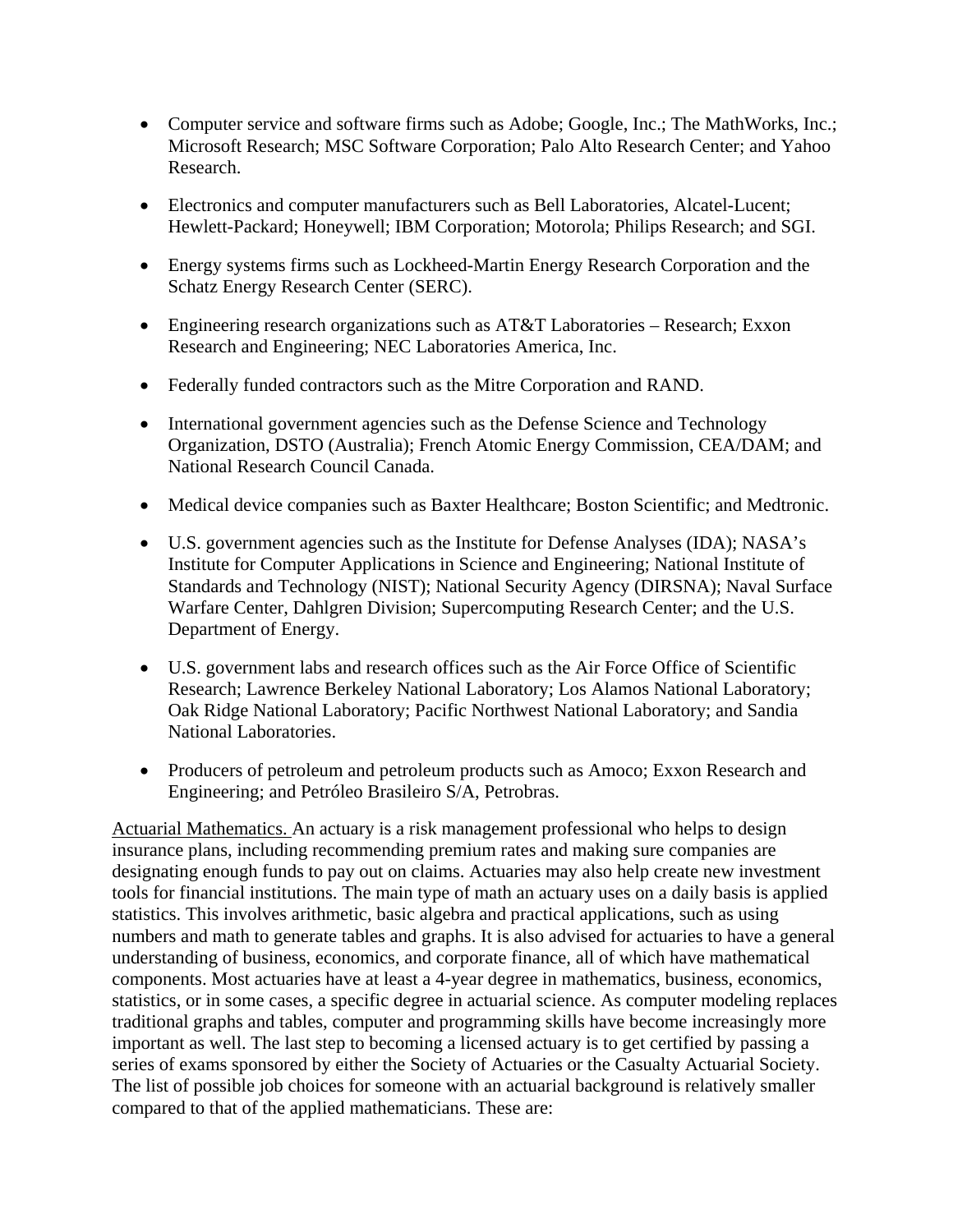- Consulting firms such as Daniel H. Wagner Associates, Deloitte Touche Tohmatsu, Ernst & Young, Hewitt, and McKinsey & Company, and KPMG.
- Banks or related financial institutions such as AIG, ING, Capital Management, Chase Manhattan Bank, CitiGroup, Fidelity Investments, Goldman Sachs & Co, HSBC, JP Morgan Securities, Lehman Brothers, Mercer Investment Consulting, Merrill Lynch, Morgan Stanley & Co, Standard and Poor's, TD Ameritrade, Wachovia Securities.
- Brokers such as Acordia, Benfield, Cooper Gay, Heath Lambert, HLF Group, March & McLennan, and Willis Group.
- Actuarial software development companies such as Actuarial Resources Corporation (ARCVal, HealthVAL, STAR, UltraVAL, CARVM), BLAZE SSI Corp., EMB America LLC, Integrated Actuarial Services (Total Solution, RAAPID), TAG, WySTAR Global Retirement Solutions (DBVAL, DCVAL, OPEVS).
- Miscellaneous jobs in big companies and government agencies such as ACTEX Publications, Casualty Actuarial Society, Coca Cola, Ford Motor Company, International Actuarial Association, National Association of Insurance Commissioners, and Society of Actuaries.
- Insurance companies including property and liability insurance, life and health insurance such as AFLAC, AAA of CA, Allstate, Blue Cross and Blue Shield, Safeco, Sun Life, Universal Care, and Wellpoint.

Financial Mathematics. Financial mathematics is the development of mathematical tools and computational models used in the financial industry and on Wall Street. People in this profession are referred to as quantitative analysts, or ``quants''. As new quantitative techniques have transformed the financial industry, banks, insurance companies, investment and securities firms, energy companies and utilities, multinationals, government regulatory institutions, and other industries have come to rely on applied mathematics and computational science. Sophisticated math models and the computational methods and skills needed to implement them are used to support investment decisions, to develop and price new securities, to manage risk, and for portfolio selection, management, and optimization. For example, modern hedge funds depend on these sophisticated techniques as do pricing of bonds and commodity futures. Typically, someone who is interested in working in financial service and investment firms such Citibank, Moody's Corporation, Morgan Stanley, and Prudential will need to have a solid background in mathematical modeling, numerical and computational mathematics, applied statistics, business, economics, and finance.

# Emerging Fields.

 Biomathematics and Bioinformatics*.* This emerging field is a sort of Computer Science/Mathematics/Biology hybrid that integrates mathematics and computer technology in the study of biological sciences. Broadly speaking, Bioinformatics is the recording, annotation, storage, analysis, and searching/retrieval of nucleic acid sequence (genes, RNAs, and DNAs), protein sequence and structural information. Mathematicians in this area contribute to the development of new algorithms with which to detect patterns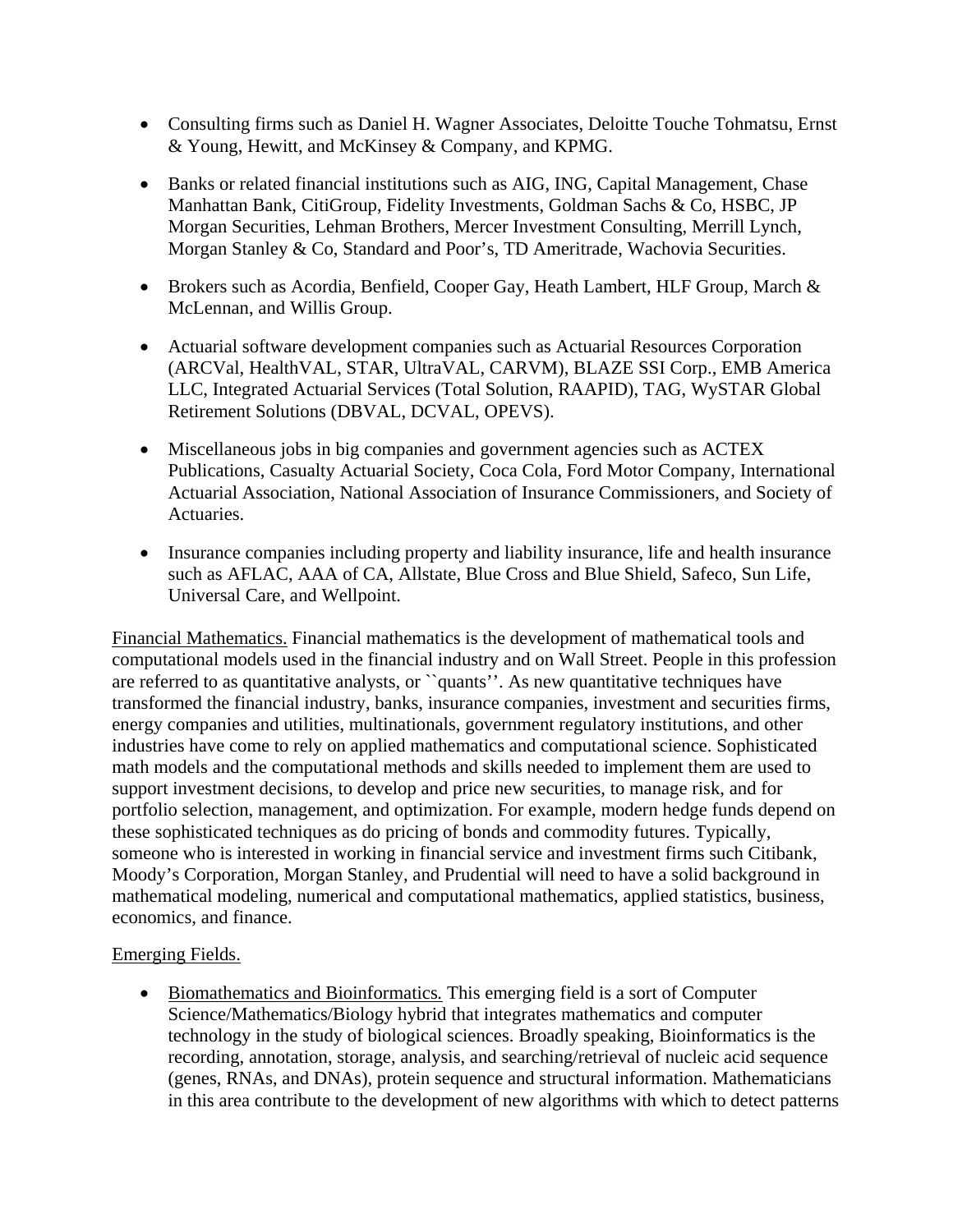and assess relationships among members of large data sets and the analysis and interpretation of various types of data. Possible companies to work for are

- Computer Visions and Computer Graphics. Mathematicians in the field of computer vision work on developing theoretical machine learning algorithms to extract meaningful information from images. The images take on various forms such as waveforms from voice recorders or 3-dimensional images from a magnetic resonance imaging (MRI) device. Its example applications include
	- $\triangleright$  Artificial intelligence and controlling processes (e.g., industrial robots and autonomous vehicles)
	- $\triangleright$  Pattern recognition and verification (e.g., public surveillance and biometric identification)
	- $\triangleright$  Modeling and processing (e.g., medical image analysis and terrain modeling)
	- $\triangleright$  Communication (e.g., brain-computer Interface for people with disability)

On the other hand, mathematicians in the field of computer graphics develop ways to represent and manipulate image data to be used by computers. The most well-known applications under this category are the video-game and computer animation industry where various transformation matrices and interpolation techniques are used to create smooth and believable subjects in successive frames. Companies such as Pixar and Dreamworks hire mathematicians in their research division to come up with innovative ways to enhance the visual effects that are more aligned to reality. Other companies that hire mathematicians with background in computer vision and graphics include Siemens, Hewlett-Packard (HP), Honeywell, FlashFoto, GeoEye, Nokia, Microsoft, Apple Inc., Amazon.com, Google, etc.

 *Operations Research.* This is a highly interdisciplinary branch of applied mathematics that uses methods such as mathematical modeling and optimization to solve problems that require a complex decision-making process. Mathematical areas such as game theory and graph theory have become useful tools in attacking problems under the umbrella of operations research (OR). Example disciplines that uses OR are financial engineering, environmental engineering, manufacturing and service sciences, policy making and public sector work, revenue management, and transportation. Almost all companies hire some sort of operations research analysts to use mathematics and computers to develop software and other tools that managers can use to make decisions such as how many people to hire and retain in order to maximize productivity and minimize costs.

It is worth reemphasizing that having a mathematics degree or a math-related degree increases one's chance of securing a position in nearly any company. And even areas that are traditionally viewed as pure mathematics such as combinatorics, number theory, topology, algebraic and differential geometry, analysis, and algebra often turn out to have real-world applications. For example, number theory in cryptography, Fourier analysis in speech recognition, and differential geometry in face recognition. Some more career choices that were not mentioned in the lists above are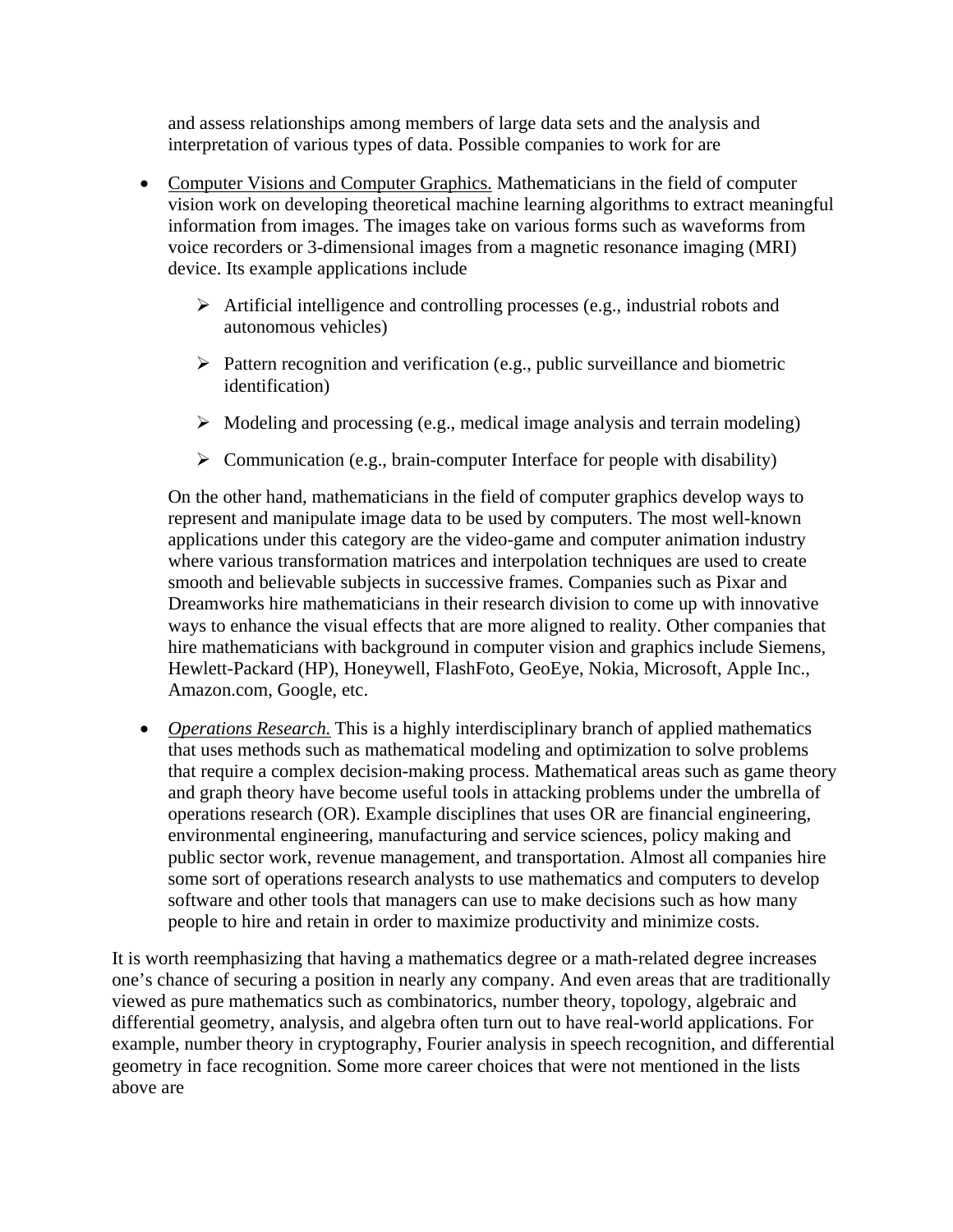- Nonprofit organizations such as the American Institute of Mathematics (AIM) and SIAM.
- Publishers and online products such as Birkhauser, Springer, and Elsevier Science.
- University-based research organizations such as the Institute for Advanced Study; the Institute for Mathematics and Its Applications (IMA); and the Mathematical Sciences Research Institute (MSRI).
- Government agencies such as National Security Agency (NSA), U.S. Department of Defense (DoD).
- Academic Institutions. To teach at the high school level, one would need a Bachelor's degree in mathematics (in various options) and a teaching credential; to teach at the community college level, one would need a Master of Science or Master of Art degree in mathematics; to teach at the college level, one would need a Ph.D. in either mathematics, mathematics education, applied mathematics, or statistics.

## Online Mathematics Jobs Listings

- The American Mathematical Society (AMS) has an extensive set of resources to help someone in the market for academic positions and is the premier source for information on careers in mathematics. This includes a list of job postings organized by country and state. It has neat features such as an email service that notifies you all new job listings and an online storage of curriculum vitae (academic resume) and transcripts, etc, that can be used repeatedly for different applications. In addition, it allows one to register for the job fairs at the annual AMS meetings and graduate programs for students.
- The Math-Jobs website lists international and national job openings for mathematicians in both industry and academics.
- The Mathematical Association of America (MAA) has a comprehensive set of resources for students, faculties, professional mathematicians, and all who are interested in the mathematical sciences. In particular, MAA Math Classifieds helps people to find career in the diverse field of mathematics.
- Chronicle of Higher Education has academic and non-academic job advertisement. Use the searchable index to find mathematics jobs.
- Mathematical Sciences Career Information by AMS-SIAM has a lot of information on non-academic jobs, including profiles of mathematicians in industry, job search tips, and pointers to many online job posting services.